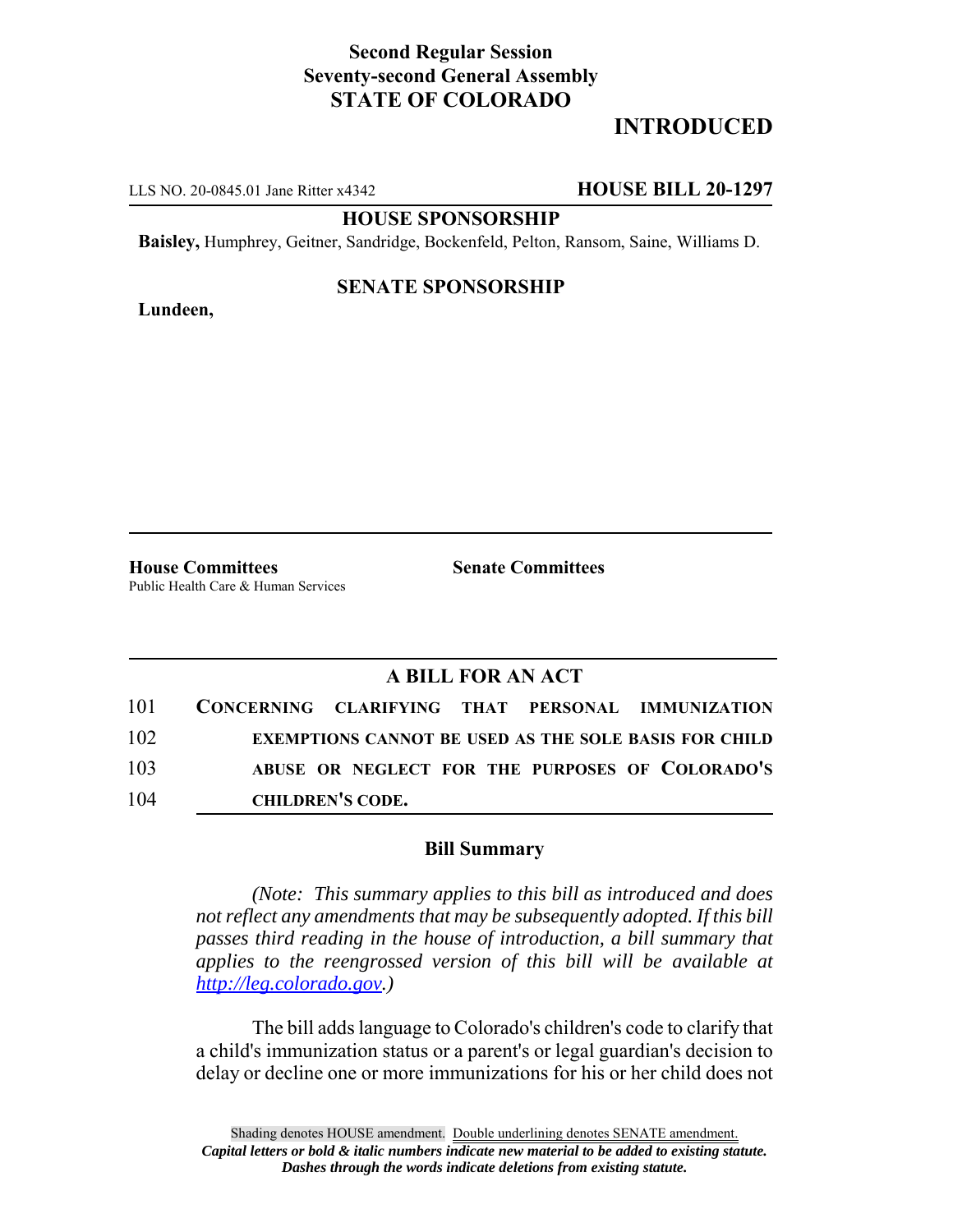alone constitute child abuse or neglect.

 *Be it enacted by the General Assembly of the State of Colorado:* **SECTION 1.** In Colorado Revised Statutes, **add** 19-3-304.3 as follows: **19-3-304.3. Immunization status as basis for investigation or determination of child abuse.** NOTWITHSTANDING ANY PROVISION OF LAW TO THE CONTRARY, IF A CHILD'S PARENT OR LEGAL GUARDIAN MEETS THE CRITERIA FOR AN IMMUNIZATION EXEMPTION PURSUANT TO SECTION 8 25-4-903 OR 25-4-2403 OR DECIDES TO DELAY OR DECLINE ONE OR MORE IMMUNIZATIONS FOR THE CHILD, THE CHILD'S IMMUNIZATION STATUS MUST NOT BE USED AS THE SOLE PREMISE TO EITHER INITIATE AN INVESTIGATION OF CHILD ABUSE OR NEGLECT OR AS A DETERMINING FACTOR IN REACHING A FINDING OF CHILD ABUSE OR NEGLECT PURSUANT TO THIS PART 3. IF A PARTY MAKES A REPORT OF SUSPECTED CHILD ABUSE OR NEGLECT, 14 INITIATES AN INVESTIGATION INTO SUSPECTED CHILD ABUSE OR NEGLECT, OR MAKES A FINDING OF CHILD ABUSE OR NEGLECT BASED SOLELY ON A CHILD'S IMMUNIZATION STATUS, THAT PARTY IS SUBJECT TO THE PENALTIES SET FORTH IN SECTION 19-3-304 (4).

 **SECTION 2.** In Colorado Revised Statutes, 25-4-903, **add** (6) as follows:

 **25-4-903. Exemptions from immunization - rules.** 21 (6) NOTWITHSTANDING ANY PROVISION OF LAW TO THE CONTRARY, IF A CHILD'S PARENT OR LEGAL GUARDIAN MEETS THE CRITERIA FOR AN IMMUNIZATION EXEMPTION PURSUANT TO THIS SECTION, THE CHILD'S IMMUNIZATION STATUS MUST NOT BE USED AS THE SOLE PREMISE TO MAKE A REPORT OF SUSPECTED CHILD ABUSE OR NEGLECT PURSUANT TO PART 3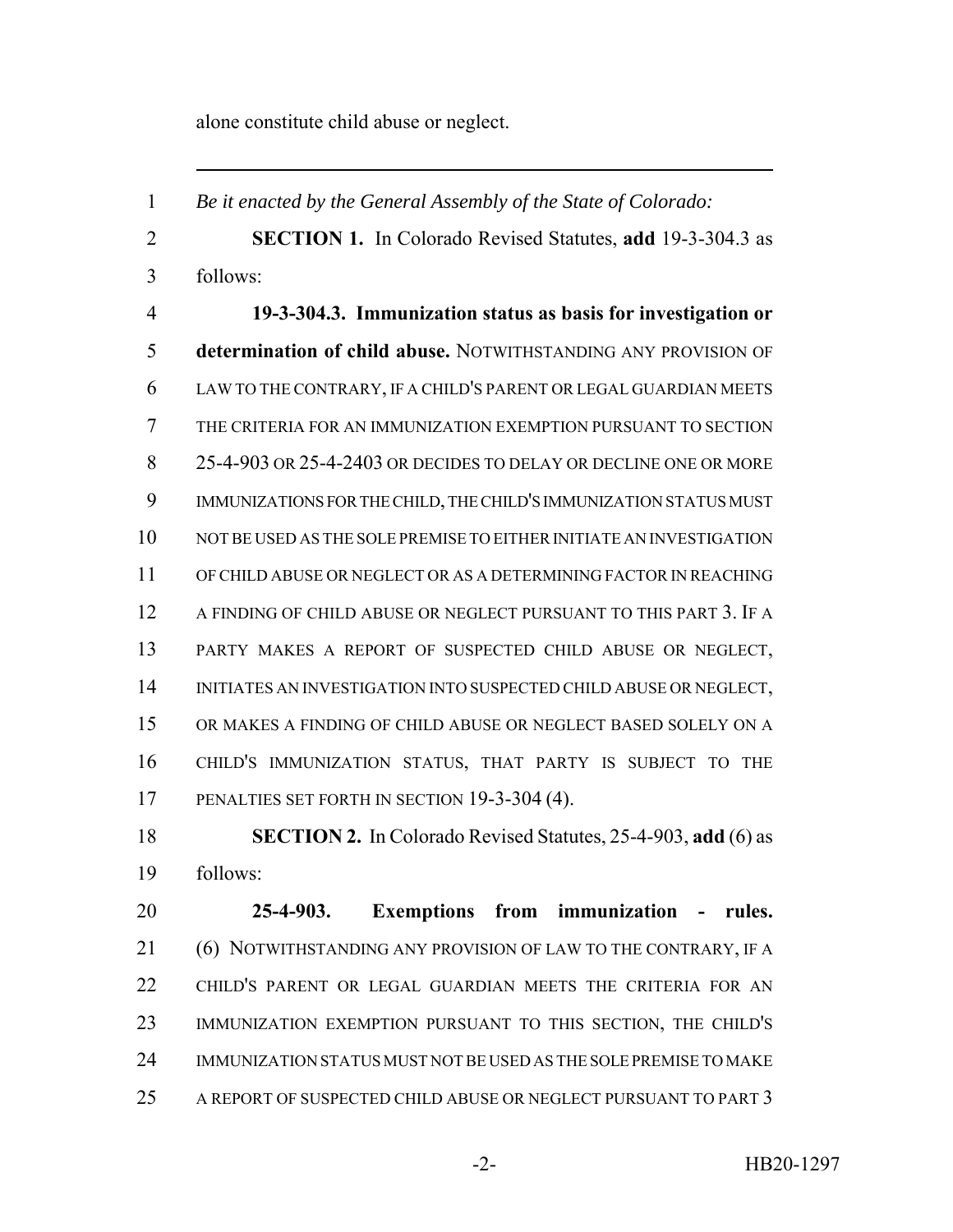OF ARTICLE 3 OF TITLE 19. IF A PARTY MAKES A REPORT OF SUSPECTED CHILD ABUSE OR NEGLECT BASED SOLELY ON A CHILD'S IMMUNIZATION STATUS, THAT PARTY IS SUBJECT TO THE PENALTIES SET FORTH IN SECTION 19-3-304 (4).

 **SECTION 3.** In Colorado Revised Statutes, 25-4-2403, **amend** (7) as follows:

 **25-4-2403. Department of public health and environment - powers and duties - immunization tracking system - definitions - rules.** (7) An individual or a parent or legal guardian who consents to the immunization of an infant, child, or student pursuant to part 9 or 17 of this article ARTICLE 4 or this part 24 may exclude immunization information from the immunization tracking system. The individual, parent, or legal guardian may remove such immunization information from the immunization tracking system at any time. The department of public health and environment shall ensure that the process to exclude immunization information from the system is readily available and not burdensome. The physician, licensed health care practitioner, clinic, hospital, or county, district, or municipal public health agency shall inform the individual, parent, or legal guardian of the option to exclude such information from such system and the potential benefits of inclusion in such system. In addition, the physician, licensed health care practitioner, clinic, hospital, or county, district, or municipal public health agency shall inform such parent or legal guardian of a minor individual of the option to refuse an immunization on the grounds of medical, religious, or personal belief considerations pursuant to section 25-4-903. Neither refusing an immunization on the grounds of medical, religious, or personal belief considerations pursuant to section 25-4-903 nor opting